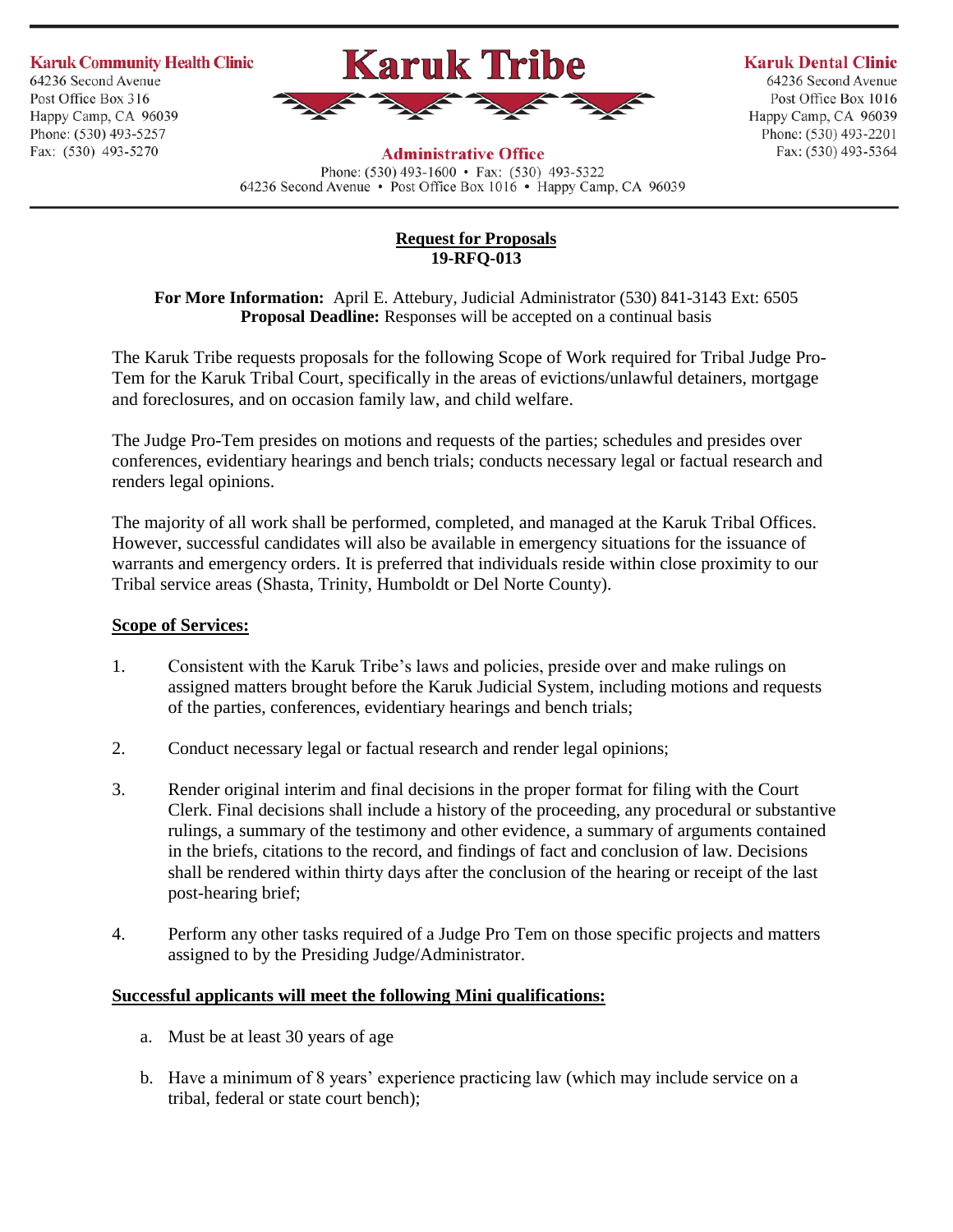- c. Have a demonstrable knowledge of Indian, Federal and California law; and have demonstrable knowledge and experience with Tribal Courts, specifically in the areas of evictions/unlawful detainers, mortgage and foreclosures, family law, and child welfare.
- d. Be familiar with the Constitution and the laws of the Karuk Tribe;
- e. Not have been convicted by a federal, state or tribal court of an act involving moral turpitude, elder abuse or child abuse.
- f. Possess a valid drivers' license and be insurable by the Tribe;

## **Responses to this Request for Proposals should include the following:**

- 1) A resume and statement of qualifications, including relevant project history.
- 2) Provide a detailed and precise discussion, including examples and/or documentation, of meeting each Minimum Requirement outlined in this RFP.
- 3) A lump sum price, with attached price page. Compensation to the contractor shall be based on:
	- a. Service Fees-Payment will be made by the Karuk Tribe for time spent by the Judge in performance of the Contract. This includes but is not limited to daily and hourly fees and/or rates for individuals as identified in the Contractor's proposal.
		- b. Direct Expenses-Payment will be made by the Karuk Tribe of direct expenses actually incurred by the Contractor in performance of the Contract. Direct expenses vary, depending on the nature of the proposed contract. Some typical examples of direct expenses are long distance telephone calls, faxes, postage, printing, reproduction and specific travel.

All responses must also include a list of at least three professional references that may be contacted by the Tribe. It is preferred that the references include clients for whom similar work has been done within the past two years. References shall include a complete address, contact name and telephone number.

#### **Responses must be hand, mail, or email delivered to:**

Emma Lee Perez, Contract Compliance Specialist Karuk Tribe – Administration Office 64236 Second Avenue P.O. Box 1016 Happy Camp, CA 96039 **Faxes will not be accepted** Emails will be accepted at: emmaleeperez@karuk.us